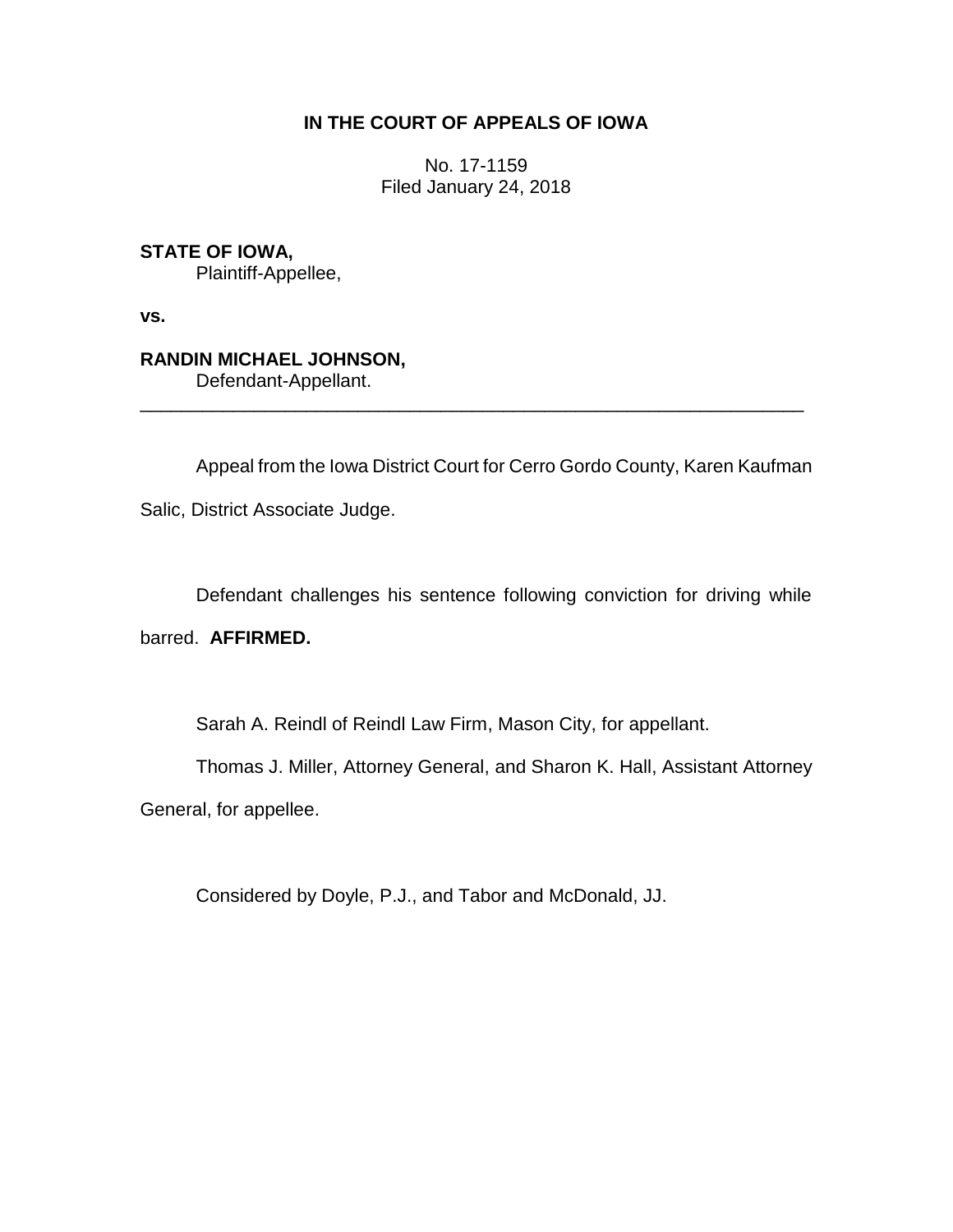## **MCDONALD, Judge.**

The defendant Randin Johnson pleaded guilty to driving while barred, an aggravated misdemeanor, in violation of Iowa Code section 321.561 (2017). The district court sentenced Johnson to twenty-one days in jail and granted him work release. In this appeal, Johnson challenges his sentence, contending the district court abused its discretion in imposing sentence by relying on impermissible sentencing factors.

We review sentencing decisions for correction of errors at law. *See State v. Witham*, 583 N.W.2d 677, 678 (Iowa 1998). A sentencing decision will not be reversed absent a showing of an abuse of discretion or some defect in the sentencing proceeding. *See State v. Formaro*, 638 N.W.2d 720, 724 (Iowa 2002). "Discretion expresses the notion of latitude." *State v. McNeal*, 897 N.W.2d 697, 710 (Iowa 2017) (Cady, C.J., concurring specially). An abuse of discretion will be found only when a sentencing court acts on grounds clearly untenable or to an extent clearly unreasonable. *See Formaro*, 638 N.W.2d at 724. Reliance on an impermissible sentencing factor is a defect in the sentencing proceeding. *See id.*  However, the presumption of regularity afforded the sentencing court can be overcome only by clear evidence the sentencing court actually relied on the impermissible factor in exercising its discretion. *See id.* at 724–25. We will neither assume nor infer the district court relied on an impermissible factor without clear evidence in the record to the contrary. *See id.* at 725.

On this record, we cannot conclude the district court relied on an impermissible factor. The district court stated it considered Johnson's age, prior criminal history, driving history, the nature of the offense, and the fact the